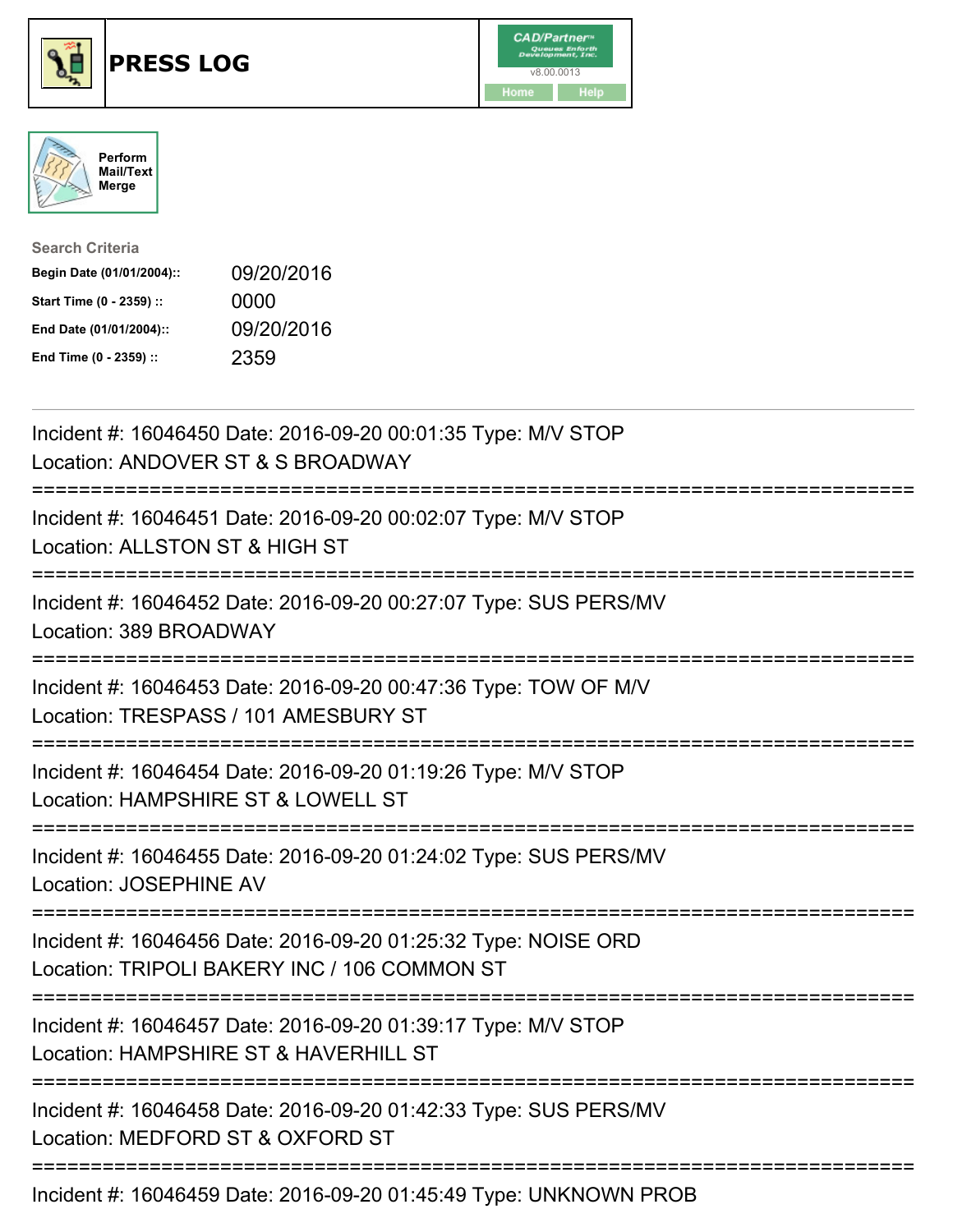Location: 11 PLEASANT TER =========================================================================== Incident #: 16046460 Date: 2016-09-20 01:51:49 Type: DISORDERLY Location: 92 BEACON ST FL 2 =========================================================================== Incident #: 16046461 Date: 2016-09-20 02:17:07 Type: DRUG VIO Location: JB LOUNGE / 151 S UNION ST =========================================================================== Incident #: 16046462 Date: 2016-09-20 02:21:01 Type: M/V STOP Location: BROADWAY & HAVERHILL ST =========================================================================== Incident #: 16046463 Date: 2016-09-20 02:29:19 Type: TOW OF M/V Location: TRESPASS / 111 LOWELL ST =========================================================================== Incident #: 16046464 Date: 2016-09-20 02:31:45 Type: M/V STOP Location: MERRIMACK ST =========================================================================== Incident #: 16046465 Date: 2016-09-20 02:36:03 Type: M/V STOP Location: FALLS BRIDGE =========================================================================== Incident #: 16046466 Date: 2016-09-20 02:36:21 Type: BUILDING CHK Location: ELI'S PLACE / 267 MERRIMACK ST =========================================================================== Incident #: 16046467 Date: 2016-09-20 02:40:52 Type: M/V STOP Location: LAWRENCE ST & PARK ST =========================================================================== Incident #: 16046468 Date: 2016-09-20 02:41:23 Type: ROBBERY ARMED Location: HAFFNER'S GAS STATION / 69 PARKER ST

===========================================================================

Incident #: 16046469 Date: 2016-09-20 02:57:05 Type: M/V STOP

Location: HAWLEY ST & S BROADWAY

===========================================================================

Incident #: 16046470 Date: 2016-09-20 03:05:05 Type: M/V STOP Location: PARKER ST

===========================================================================

Incident #: 16046471 Date: 2016-09-20 03:24:18 Type: DRUG OVERDOSE

Location: 26 MARGIN ST

===========================================================================

Incident #: 16046472 Date: 2016-09-20 03:50:55 Type: M/V STOP

Location: BAY STATE RD

===========================================================================

Incident #: 16046473 Date: 2016-09-20 04:38:07 Type: ALARMS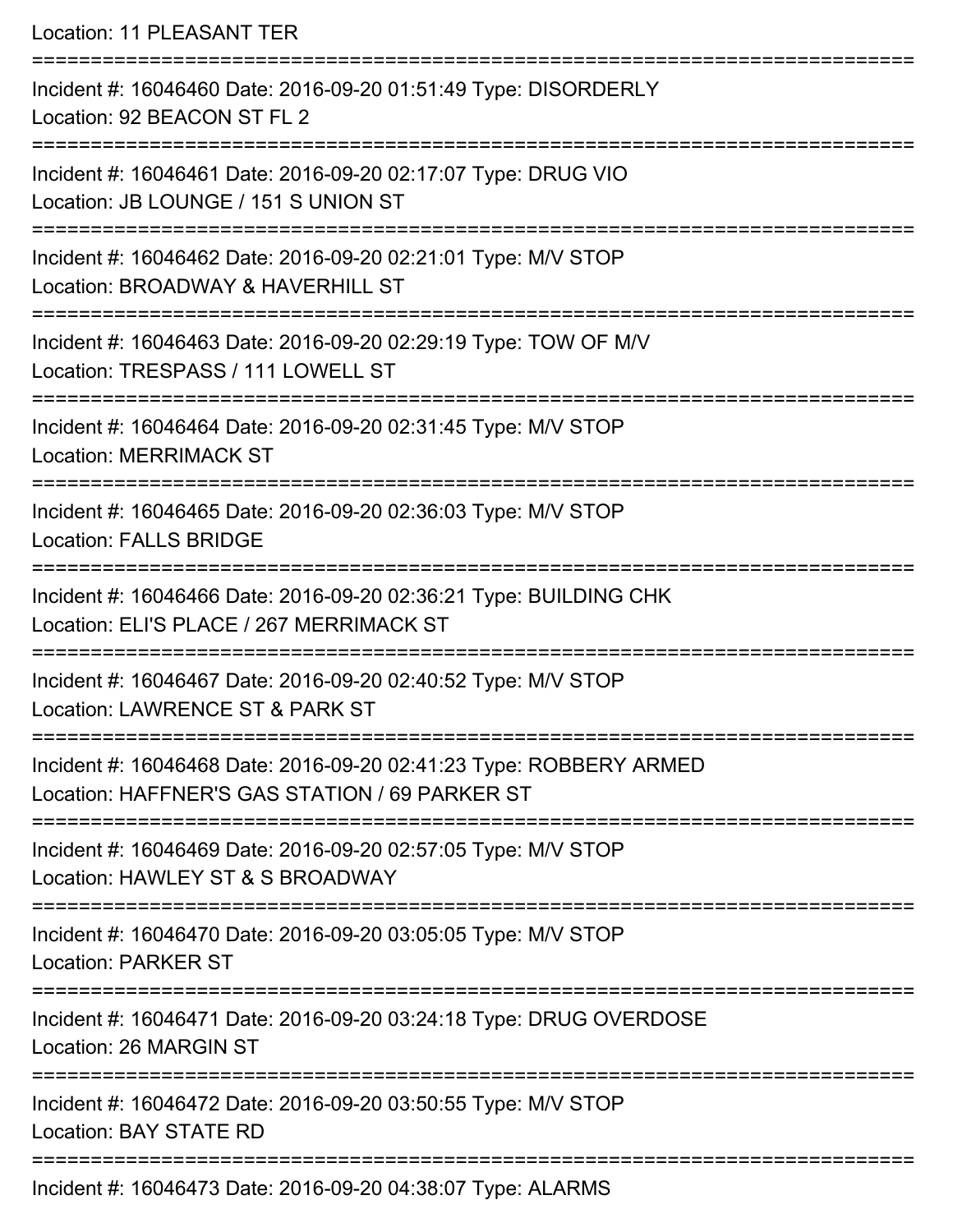| Incident #: 16046474 Date: 2016-09-20 05:17:02 Type: KEEP PEACE<br>Location: 17 GARFIELD ST                                                 |
|---------------------------------------------------------------------------------------------------------------------------------------------|
| Incident #: 16046475 Date: 2016-09-20 05:39:31 Type: M/V STOP<br><b>Location: WINTHROP AV</b>                                               |
| Incident #: 16046476 Date: 2016-09-20 05:42:57 Type: BUILDING CHK<br>Location: FRIENDLYS RESTAURANT / 227 WINTHROP AV<br>------------------ |
| Incident #: 16046477 Date: 2016-09-20 06:04:46 Type: LARCENY/PAST<br>Location: 11 CUSTER ST                                                 |
| Incident #: 16046478 Date: 2016-09-20 06:28:57 Type: LARCENY/PAST<br>Location: 73 HIGH ST                                                   |
| Incident #: 16046479 Date: 2016-09-20 07:03:38 Type: SUS PERS/MV<br>Location: 21 MARLBORO ST                                                |
| Incident #: 16046480 Date: 2016-09-20 07:04:20 Type: AUTO ACC/UNK PI<br>Location: CANAL ST & HAMPSHIRE                                      |
| Incident #: 16046481 Date: 2016-09-20 07:05:11 Type: PARK & WALK<br>Location: BROADWAY & HAVERHILL ST                                       |
| Incident #: 16046482 Date: 2016-09-20 07:15:44 Type: WIRE DOWN<br>Location: 2 MILL ST                                                       |
| Incident #: 16046483 Date: 2016-09-20 07:25:17 Type: CK WELL BEING<br>Location: 125 GARDEN ST #2                                            |
| Incident #: 16046484 Date: 2016-09-20 07:27:08 Type: INVEST CONT<br>Location: HAFFNER'S GAS STATION / 69 PARKER ST                          |
| Incident #: 16046485 Date: 2016-09-20 08:02:05 Type: AUTO ACC/NO PI<br>Location: LASALLE AV & S BROADWAY                                    |
| Incident #: 16046486 Date: 2016-09-20 08:03:49 Type: AUTO ACC/NO PI<br>Location: S UNION ST & WINTHROP AV                                   |
| Incident #: 16046487 Date: 2016-09-20 08:12:49 Type: CLOSE STREET                                                                           |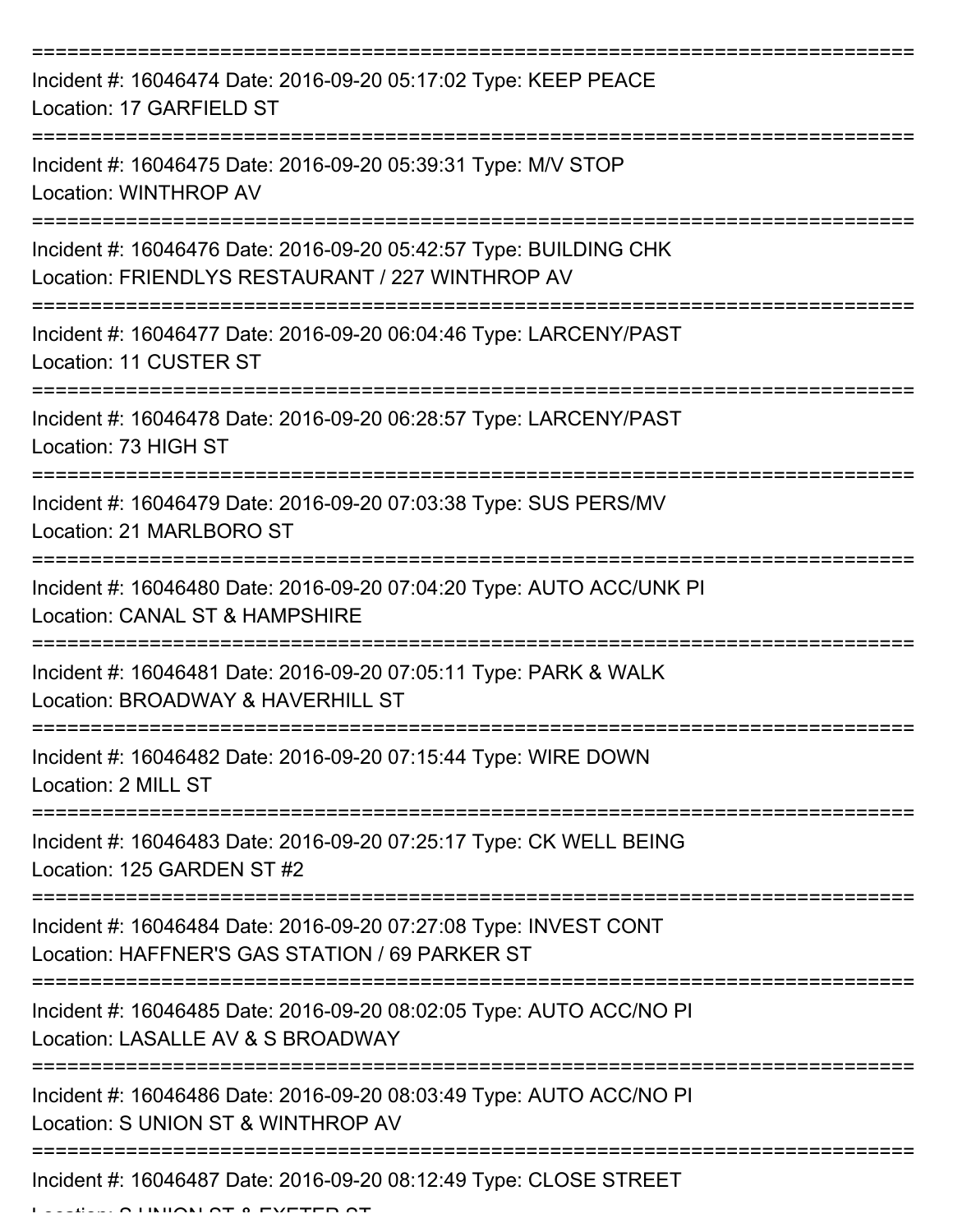| Incident #: 16046488 Date: 2016-09-20 08:15:14 Type: CLOSE STREET<br>Location: EXCHANGE ST & MYRTLE ST      |
|-------------------------------------------------------------------------------------------------------------|
| Incident #: 16046489 Date: 2016-09-20 08:23:01 Type: CK WELL BEING<br>Location: 350 HAVERHILL ST #2         |
| Incident #: 16046490 Date: 2016-09-20 08:24:48 Type: M/V STOP<br>Location: CANAL ST & MILL ST<br>---------- |
| Incident #: 16046491 Date: 2016-09-20 08:27:23 Type: DOMESTIC/PROG<br>Location: 11 BAILEY ST FL 2           |
| Incident #: 16046492 Date: 2016-09-20 08:33:16 Type: GENERAL SERV<br>Location: 360 BROADWAY                 |
| Incident #: 16046493 Date: 2016-09-20 08:44:46 Type: MAN DOWN<br>Location: 83 STEARNS AV                    |
| Incident #: 16046494 Date: 2016-09-20 08:54:35 Type: CLOSE STREET<br>Location: MASON ST & WATER ST          |
| Incident #: 16046495 Date: 2016-09-20 09:00:07 Type: SUS PERS/MV<br>Location: 640 HAVERHILL ST              |
| Incident #: 16046497 Date: 2016-09-20 09:10:17 Type: M/V STOP<br>Location: AMESBURY ST & CANAL ST           |
| Incident #: 16046496 Date: 2016-09-20 09:10:45 Type: PARK & WALK<br>Location: BRADFORD ST & BROADWAY        |
| Incident #: 16046499 Date: 2016-09-20 09:22:42 Type: STOL/MV/PAS<br>Location: RM BODY SHOP / 63 S BROADWAY  |
| Incident #: 16046498 Date: 2016-09-20 09:25:31 Type: CK WELL BEING<br>Location: CANAL ST & UNION ST         |
| Incident #: 16046500 Date: 2016-09-20 09:29:40 Type: CLOSE STREET<br>Location: ALMA ST & MYRTLE ST          |
| Incident #: 16046501 Date: 2016-09-20 09:30:23 Type: TOW OF M/V                                             |

Location: 260 MEDDIMACK ST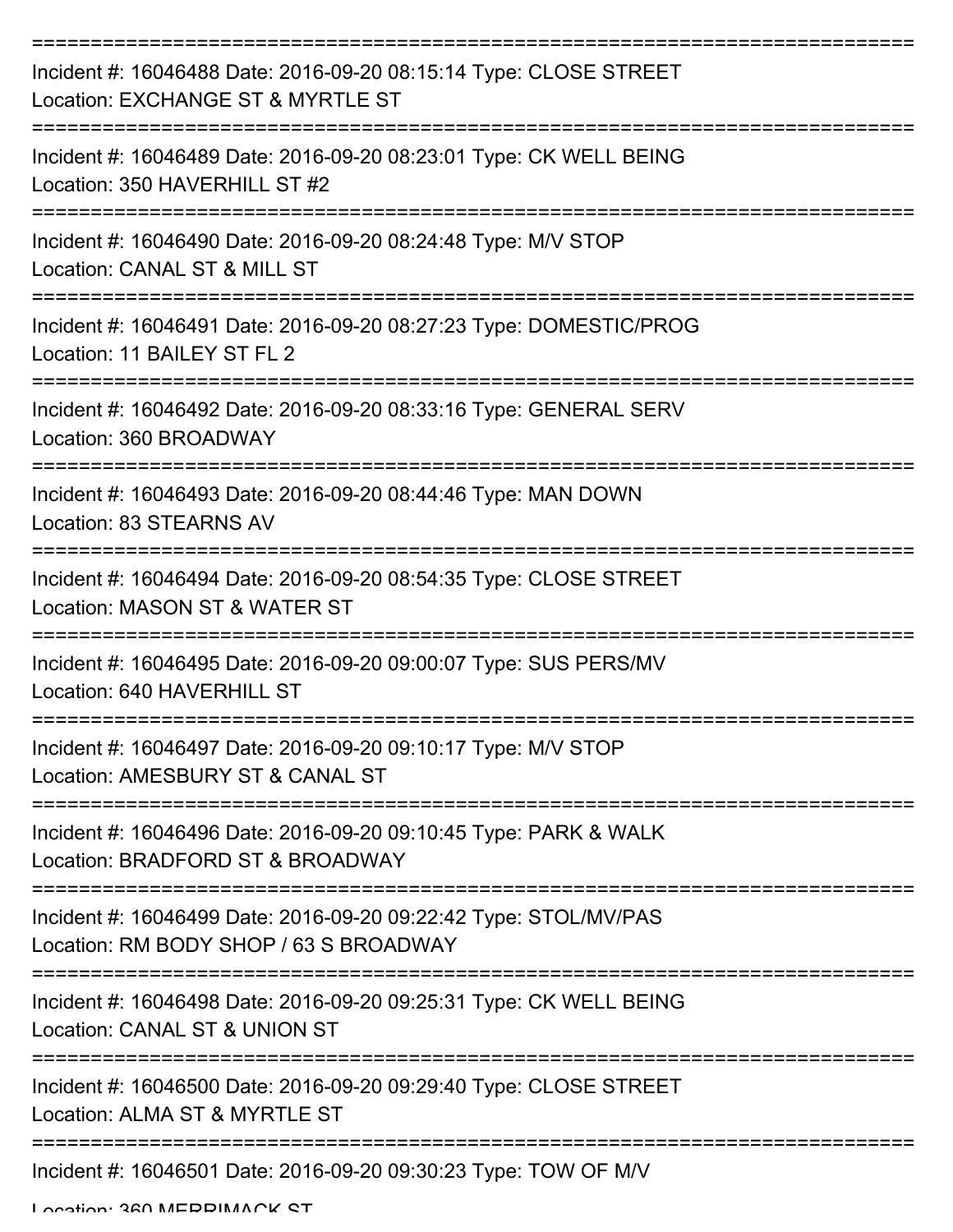| Incident #: 16046502 Date: 2016-09-20 09:33:38 Type: MV/BLOCKING<br>Location: CEDAR CENTER / 37 CEDAR ST                                    |
|---------------------------------------------------------------------------------------------------------------------------------------------|
| Incident #: 16046503 Date: 2016-09-20 09:33:42 Type: CLOSE STREET<br><b>Location: BRUCE ST</b>                                              |
| Incident #: 16046504 Date: 2016-09-20 09:35:54 Type: M/V STOP<br>Location: 133 LAWRENCE ST                                                  |
| Incident #: 16046505 Date: 2016-09-20 09:36:29 Type: CLOSE STREET<br>Location: FOSTER ST                                                    |
| Incident #: 16046516 Date: 2016-09-20 09:37:32 Type: M/V STOP<br>Location: S UNION ST & SALEM ST                                            |
| Incident #: 16046506 Date: 2016-09-20 09:37:54 Type: SUS PERS/MV<br>Location: 256 ESSEX ST                                                  |
| Incident #: 16046507 Date: 2016-09-20 09:38:36 Type: CLOSE STREET<br><b>Location: BAILEY ST</b>                                             |
| Incident #: 16046508 Date: 2016-09-20 09:40:33 Type: 911 HANG UP<br>Location: 525 ESSEX ST                                                  |
| Incident #: 16046509 Date: 2016-09-20 09:46:24 Type: STOL/MV/PAS<br>Location: 168 ABBOTT ST                                                 |
| Incident #: 16046510 Date: 2016-09-20 09:57:55 Type: M/V STOP<br>Location: 9 CORNISH ST                                                     |
| Incident #: 16046511 Date: 2016-09-20 10:03:36 Type: AUTO ACC/NO PI<br>Location: 137 WEST ST                                                |
| =====================<br>==================<br>Incident #: 16046512 Date: 2016-09-20 10:06:09 Type: M/V STOP<br><b>Location: CORNISH ST</b> |
| Incident #: 16046513 Date: 2016-09-20 10:10:42 Type: DISTURBANCE<br>Location: CVS PHARMACY / 266 BROADWAY                                   |
| Incident #: 16046514 Date: 2016-09-20 10:13:33 Type: TOW OF M/V                                                                             |

Location: 220 MERRIMACK ST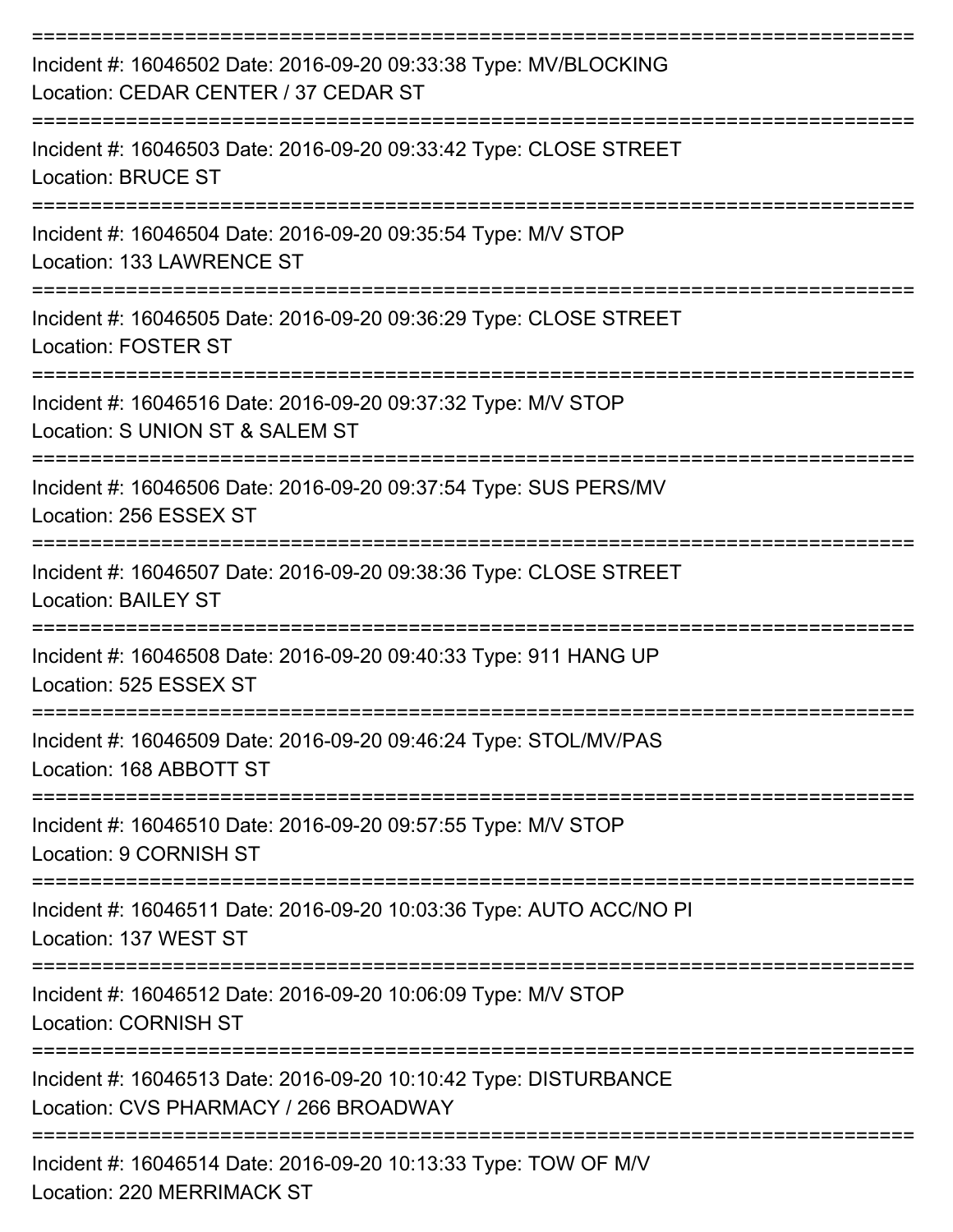| Incident #: 16046515 Date: 2016-09-20 10:16:53 Type: M/V STOP<br>Location: GORHAM ST & S BROADWAY               |
|-----------------------------------------------------------------------------------------------------------------|
| ====================<br>Incident #: 16046517 Date: 2016-09-20 10:20:08 Type: ALARM/BURG<br>Location: 6 GREEN ST |
| ==========<br>Incident #: 16046518 Date: 2016-09-20 10:20:13 Type: M/V STOP<br>Location: 302 JACKSON ST         |
| Incident #: 16046519 Date: 2016-09-20 10:31:00 Type: M/V STOP<br>Location: 300 JACKSON ST                       |
| Incident #: 16046520 Date: 2016-09-20 10:43:18 Type: SUS PERS/MV<br>Location: 128 ALLSTON ST                    |
| Incident #: 16046521 Date: 2016-09-20 10:45:01 Type: DRUG OVERDOSE<br>Location: 475 BROADWAY                    |
| Incident #: 16046522 Date: 2016-09-20 11:01:46 Type: TOW OF M/V<br>Location: 215 LAWRENCE ST                    |
| Incident #: 16046523 Date: 2016-09-20 11:06:02 Type: INVEST CONT<br>Location: 11 BYRON AV                       |
| Incident #: 16046524 Date: 2016-09-20 11:09:09 Type: PARK & WALK<br>Location: BRADFORD ST & BROADWAY            |
| Incident #: 16046525 Date: 2016-09-20 11:10:48 Type: UNWANTEDGUEST<br>Location: 64 BROMFIELD ST FL 3            |
| Incident #: 16046526 Date: 2016-09-20 11:28:03 Type: LOST PROPERTY<br><b>Location: SALEM ST</b>                 |
| Incident #: 16046527 Date: 2016-09-20 11:35:52 Type: COURT DOC SERVE<br>Location: 368 LOWELL ST FL 1ST          |
| Incident #: 16046528 Date: 2016-09-20 11:43:49 Type: NOTIFICATION<br>Location: 110 E PLEASANT ST                |
| Incident #: 16046529 Date: 2016-09-20 11:49:27 Type: STOL/MV/PAS<br><b>Location: 95 BENNINGTON ST</b>           |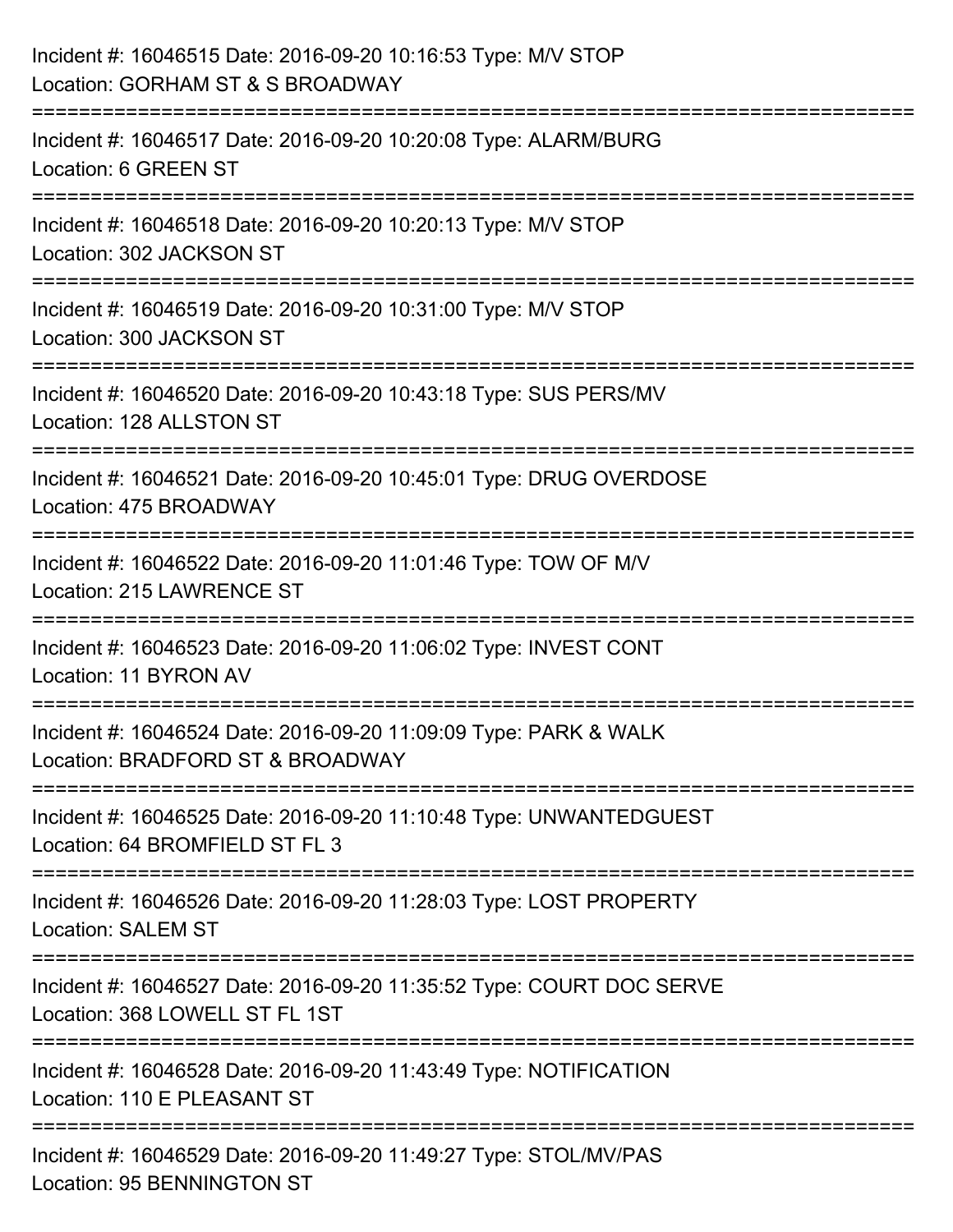| Incident #: 16046530 Date: 2016-09-20 12:06:40 Type: 209A/VIOLATION<br>Location: 233 JACKSON ST #4                      |
|-------------------------------------------------------------------------------------------------------------------------|
| Incident #: 16046531 Date: 2016-09-20 12:09:14 Type: COURT DOC SERVE<br>Location: 108 BERNARD AV #BLDG 2 FL APT 09      |
| Incident #: 16046533 Date: 2016-09-20 12:14:53 Type: NOTIFICATION<br>Location: 2 MUSEUM SQ #1002<br>:222222222222222222 |
| Incident #: 16046532 Date: 2016-09-20 12:16:12 Type: MEDIC SUPPORT<br>Location: 11 BAILEY ST FL 2                       |
| Incident #: 16046537 Date: 2016-09-20 12:19:55 Type: KEEP PEACE<br>Location: 5 STEINER ST                               |
| Incident #: 16046534 Date: 2016-09-20 12:21:22 Type: DRUG VIO<br>Location: 98 FARNHAM ST                                |
| Incident #: 16046535 Date: 2016-09-20 12:23:08 Type: AUTO ACC/NO PI<br>Location: BERKELEY ST & SWAN ST                  |
| Incident #: 16046536 Date: 2016-09-20 12:28:18 Type: DRUG VIO<br>Location: ANDOVER ST & S UNION ST                      |
| Incident #: 16046538 Date: 2016-09-20 12:35:57 Type: E911 HANGUP<br>Location: 128 SYLVESTER ST                          |
| Incident #: 16046539 Date: 2016-09-20 12:38:17 Type: MAN DOWN<br>Location: EBLEN FASHION / 490 ESSEX ST                 |
| Incident #: 16046540 Date: 2016-09-20 12:51:04 Type: AUTO ACC/UNK PI<br>Location: 196 JACKSON ST                        |
| Incident #: 16046541 Date: 2016-09-20 12:51:25 Type: GENERAL SERV<br>Location: 85 E HAVERHILL ST                        |
| Incident #: 16046542 Date: 2016-09-20 12:54:30 Type: MAL DAMAGE<br>Location: 85 E HAVERHILL ST<br>---------------       |
| Incident #: 16046543 Date: 2016-09-20 13:02:04 Type: M/V STOP<br>Location: 15 GARDEN ST                                 |

===========================================================================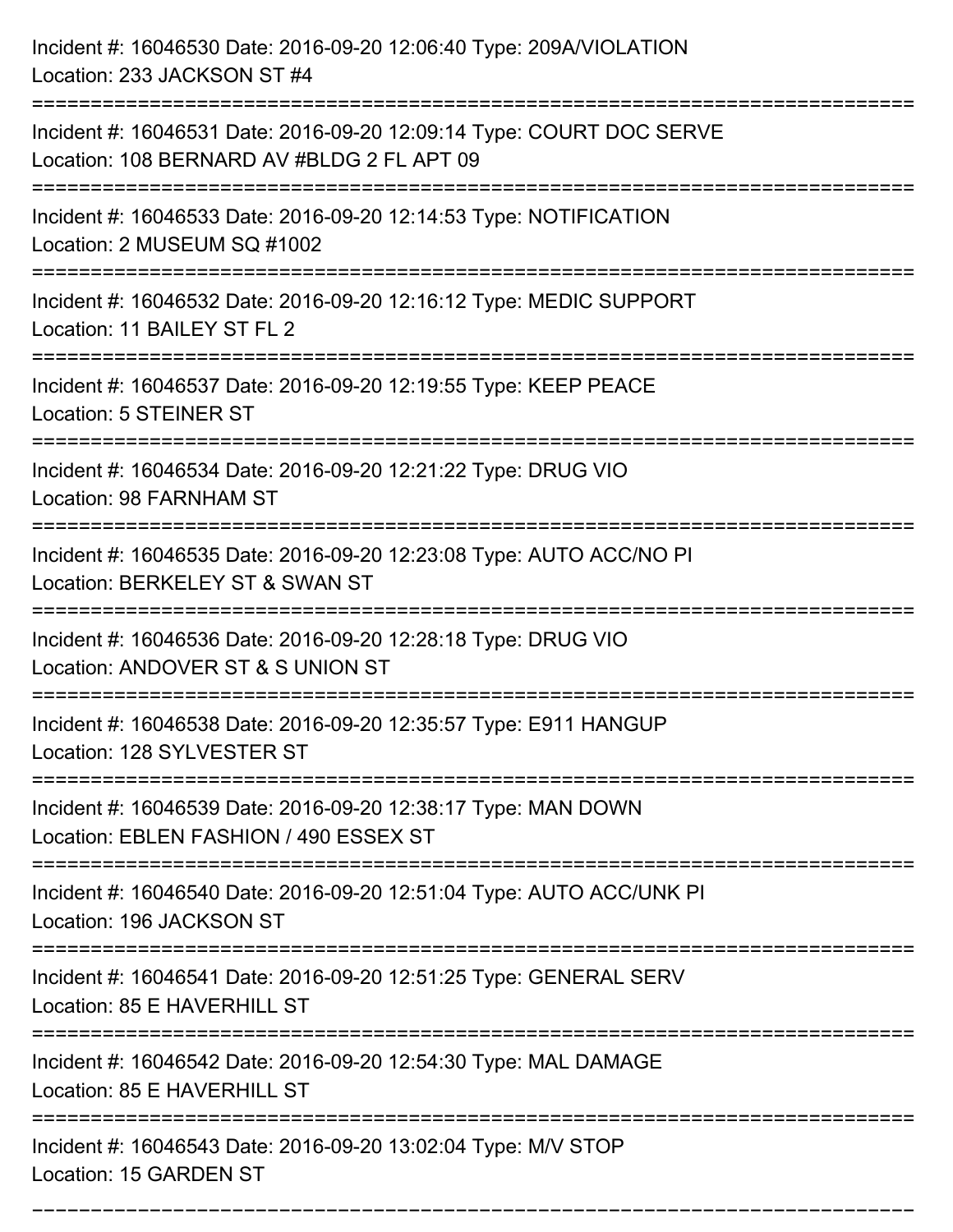| Incident #: 16046544 Date: 2016-09-20 13:03:20 Type: M/V STOP<br>Location: 53 BRADFORD ST                                                                        |
|------------------------------------------------------------------------------------------------------------------------------------------------------------------|
| Incident #: 16046545 Date: 2016-09-20 13:05:25 Type: M/V STOP<br>Location: 45 BROADWAY                                                                           |
| Incident #: 16046546 Date: 2016-09-20 13:08:44 Type: AUTO ACC/UNK PI<br>Location: COMMONWEALTH DR & MARSTON ST<br>===========================<br>--------------- |
| Incident #: 16046547 Date: 2016-09-20 13:09:44 Type: M/V STOP<br>Location: BROADWAY & LOWELL ST                                                                  |
| Incident #: 16046548 Date: 2016-09-20 13:12:30 Type: AUTO ACC/NO PI<br>Location: S BROADWAY & SHATTUCK ST<br>----------------                                    |
| Incident #: 16046549 Date: 2016-09-20 13:17:03 Type: NOTIFICATION<br>Location: 2 MUSEUM SQ                                                                       |
| Incident #: 16046550 Date: 2016-09-20 13:24:13 Type: ALARM/BURG<br>Location: 270 CANAL ST #316                                                                   |
| Incident #: 16046551 Date: 2016-09-20 13:33:50 Type: DISTURBANCE<br>Location: 403 HAVERHILL ST FL 1ST                                                            |
| Incident #: 16046552 Date: 2016-09-20 13:37:52 Type: TRESPASSING<br>Location: GARDEN ST                                                                          |
| Incident #: 16046553 Date: 2016-09-20 13:50:23 Type: GENERAL SERV<br>Location: 87 E HAVERHILL ST                                                                 |
| Incident #: 16046554 Date: 2016-09-20 14:07:28 Type: AUTO ACC/NO PI<br>Location: BROADWAY & PARK ST                                                              |
| Incident #: 16046555 Date: 2016-09-20 14:10:46 Type: LOCKOUT<br>Location: HAFFNERS GAS STATION / 469 HAVERHILL ST                                                |
| Incident #: 16046556 Date: 2016-09-20 14:12:12 Type: M/V STOP<br>Location: 700 ESSEX ST                                                                          |
| Incident #: 16046557 Date: 2016-09-20 14:15:38 Type: CK WELL BEING<br>Location: 50 MARSTON ST                                                                    |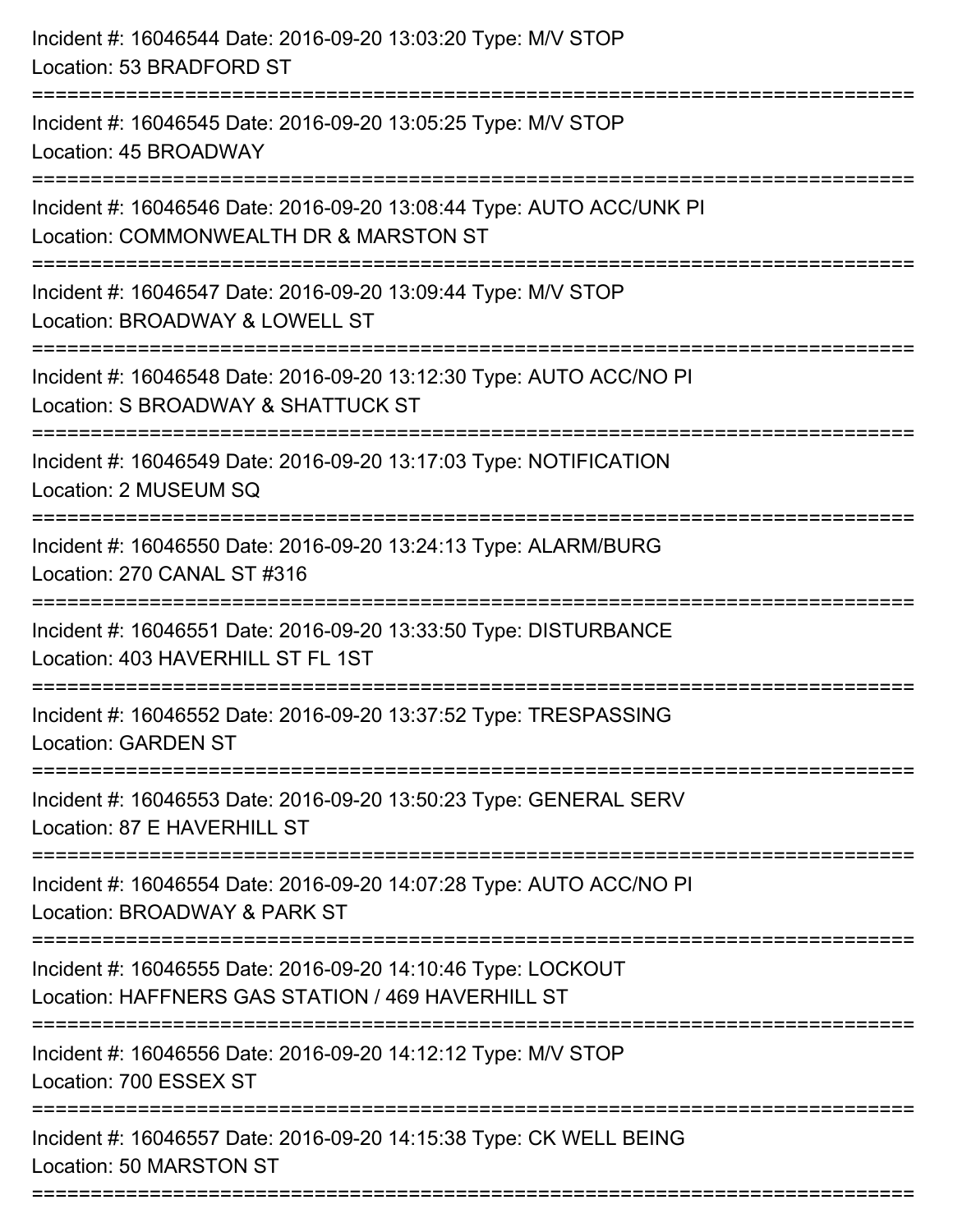Location: 12 METHUEN ST #RIGHT FL 2

| Incident #: 16046559 Date: 2016-09-20 14:19:22 Type: CK WELL BEING<br>Location: 38 FOREST ST                   |
|----------------------------------------------------------------------------------------------------------------|
| Incident #: 16046561 Date: 2016-09-20 14:21:15 Type: CK WELL BEING<br>Location: 12 ACTON ST #205               |
| Incident #: 16046560 Date: 2016-09-20 14:21:43 Type: DEATH SUDDEN<br>Location: 46 AMESBURY ST #7B FL 7         |
| Incident #: 16046562 Date: 2016-09-20 14:27:59 Type: AUTO ACC/NO PI<br>Location: ESSEX ST & FRANKLIN ST        |
| Incident #: 16046563 Date: 2016-09-20 14:47:52 Type: NEIGHBOR PROB<br>Location: 233 JACKSON ST #10             |
| Incident #: 16046564 Date: 2016-09-20 14:53:06 Type: ALARM/BURG<br>Location: 94 SALEM ST                       |
| Incident #: 16046565 Date: 2016-09-20 14:54:38 Type: UNWANTEDGUEST<br>Location: CITY HALL / 200 COMMON ST      |
| Incident #: 16046566 Date: 2016-09-20 15:00:49 Type: LIC PLATE STO<br>Location: 1 COMMONWEALTH DR              |
| =================<br>Incident #: 16046567 Date: 2016-09-20 15:01:55 Type: B&E/PROG<br>Location: 4 HAMPSHIRE ST |
| Incident #: 16046568 Date: 2016-09-20 15:04:36 Type: B&E/PAST<br>Location: 15 TRENTON ST FL 1ST                |
| Incident #: 16046569 Date: 2016-09-20 15:19:07 Type: M/V STOP<br>Location: BROADWAY & HAVERHILL ST             |
| Incident #: 16046570 Date: 2016-09-20 15:41:58 Type: M/V STOP<br>Location: 49 EUTAW ST                         |
| Incident #: 16046571 Date: 2016-09-20 15:43:34 Type: CK WELL BEING<br>Location: 350 HAVERHILL ST               |
|                                                                                                                |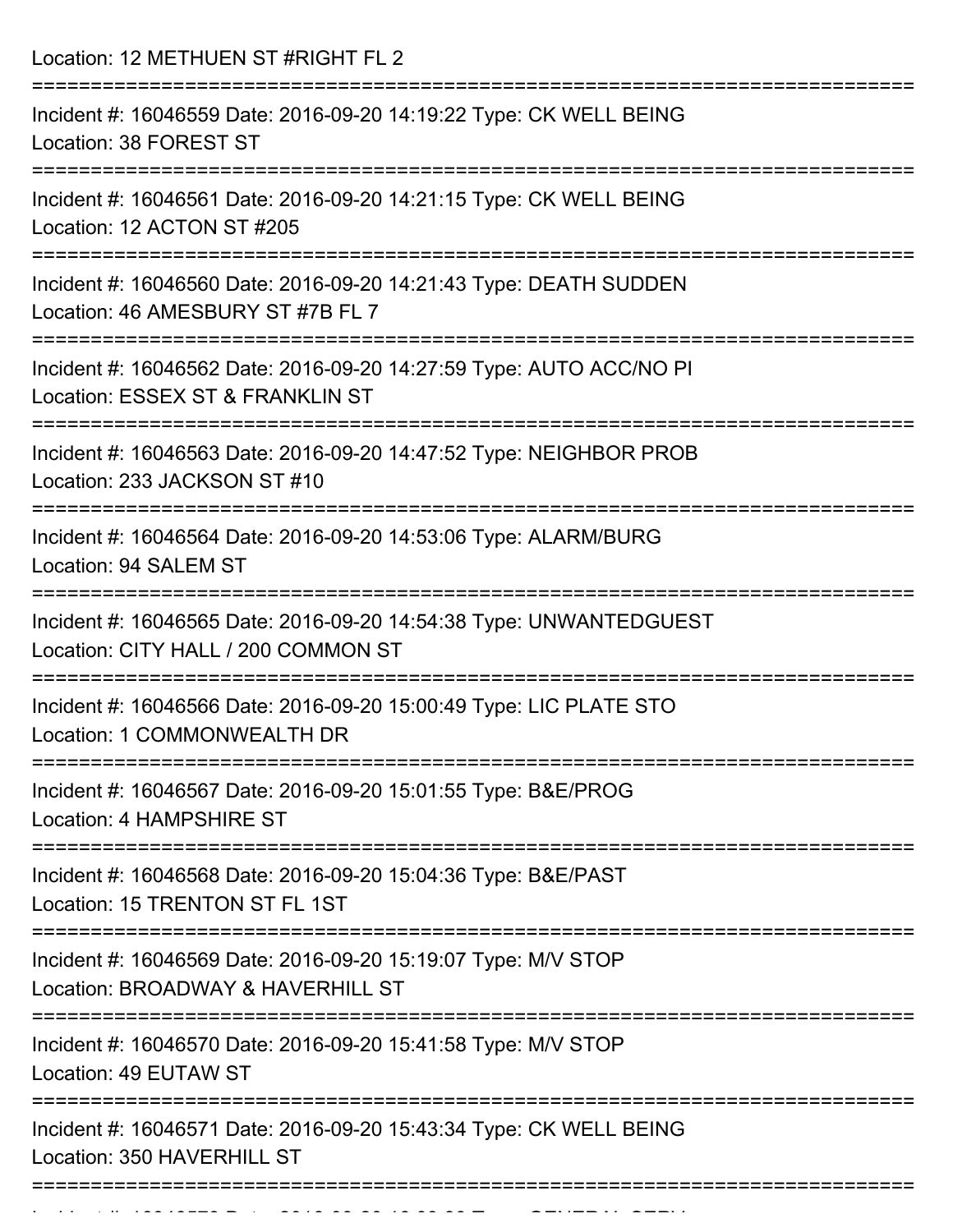Location: 32 LAWRENCE ST #30

| Incident #: 16046572 Date: 2016-09-20 16:14:55 Type: AUTO ACC/NO PI<br>Location: BRUCE ST & JACKSON ST   |
|----------------------------------------------------------------------------------------------------------|
| Incident #: 16046574 Date: 2016-09-20 16:16:13 Type: AUTO ACC/NO PI<br>Location: CARVER ST & SHATTUCK ST |
| Incident #: 16046575 Date: 2016-09-20 16:40:10 Type: MV/BLOCKING<br>Location: 35 SARGENT ST              |
| Incident #: 16046576 Date: 2016-09-20 16:52:32 Type: 209A/SERVE<br>Location: 67 E HAVERHILL ST           |
| Incident #: 16046577 Date: 2016-09-20 16:52:59 Type: MAN DOWN<br>Location: BROADWAY & FLORENCE ST        |
| Incident #: 16046578 Date: 2016-09-20 16:57:35 Type: TOW OF M/V<br>Location: 10 EMBANKMENT RD            |
| Incident #: 16046579 Date: 2016-09-20 17:00:26 Type: 209A/SERVE<br>Location: 9A SUMNER AV                |
| Incident #: 16046580 Date: 2016-09-20 17:00:31 Type: RECOV/STOL/MV<br>Location: 139 MARSTON ST           |
| Incident #: 16046581 Date: 2016-09-20 17:03:40 Type: M/V STOP<br>Location: BROADWAY & LOWELL ST          |
| Incident #: 16046582 Date: 2016-09-20 17:05:06 Type: ALARM/BURG<br>Location: 1 CANAL ST                  |
| Incident #: 16046583 Date: 2016-09-20 17:07:14 Type: INVESTIGATION<br>Location: LOAN USA / 92 BROADWAY   |
| Incident #: 16046584 Date: 2016-09-20 17:13:33 Type: M/V STOP<br>Location: BROADWAY & LOWELL ST          |
| Incident #: 16046585 Date: 2016-09-20 17:14:10 Type: M/V STOP<br>Location: HAVERHILL ST & MAY ST         |
|                                                                                                          |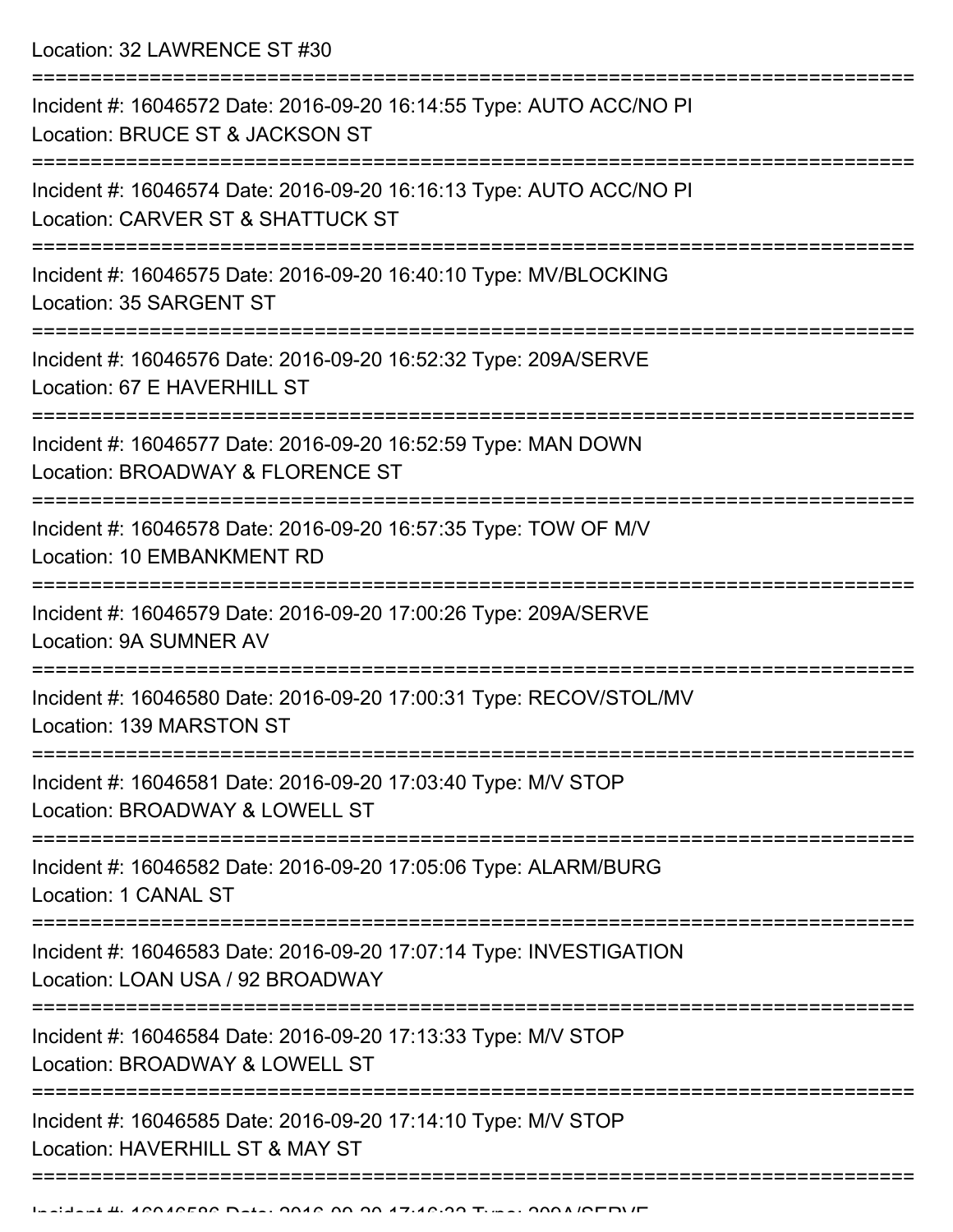Location: 7 SAUNDERS ST

| Incident #: 16046587 Date: 2016-09-20 17:18:20 Type: M/V STOP<br>Location: HALLENAN AV & HAVERHILL ST          |
|----------------------------------------------------------------------------------------------------------------|
| Incident #: 16046588 Date: 2016-09-20 17:18:37 Type: M/V STOP<br>Location: 101 AMESBURY ST                     |
| Incident #: 16046589 Date: 2016-09-20 17:28:49 Type: AUTO ACC/NO PI<br>Location: ANDOVER ST & PARKER ST        |
| Incident #: 16046590 Date: 2016-09-20 17:33:46 Type: 209A/SERVE<br>Location: 620 HAVERHILL ST                  |
| Incident #: 16046591 Date: 2016-09-20 17:34:54 Type: KEEP PEACE<br>Location: 28 WARWICK ST                     |
| Incident #: 16046594 Date: 2016-09-20 17:35:38 Type: CK WELL BEING<br><b>Location: 15 PLEASANT TER</b>         |
| Incident #: 16046592 Date: 2016-09-20 17:36:44 Type: LARCENY/PAST<br><b>Location: 81 TREMONT ST</b>            |
| Incident #: 16046593 Date: 2016-09-20 17:37:46 Type: 209A/SERVE<br>Location: 350 HAVERHILL ST                  |
| Incident #: 16046595 Date: 2016-09-20 17:42:31 Type: NOISE ORD<br>Location: 79 LOWELL TER                      |
| Incident #: 16046596 Date: 2016-09-20 17:49:58 Type: 209A/SERVE<br>Location: 391 SALEM ST                      |
| Incident #: 16046597 Date: 2016-09-20 18:02:46 Type: M/V STOP<br>Location: S UNION ST & SALEM ST               |
| Incident #: 16046598 Date: 2016-09-20 18:09:29 Type: M/V STOP<br>Location: S UNION ST & SALEM ST               |
| Incident #: 16046599 Date: 2016-09-20 18:09:58 Type: ALARM/BURG<br>Location: HENNESSEY SCHOOL / 122 HANCOCK ST |
| Incident #: 16046600 Date: 2016-09-20 18:11:49 Type: DISTURBANCE                                               |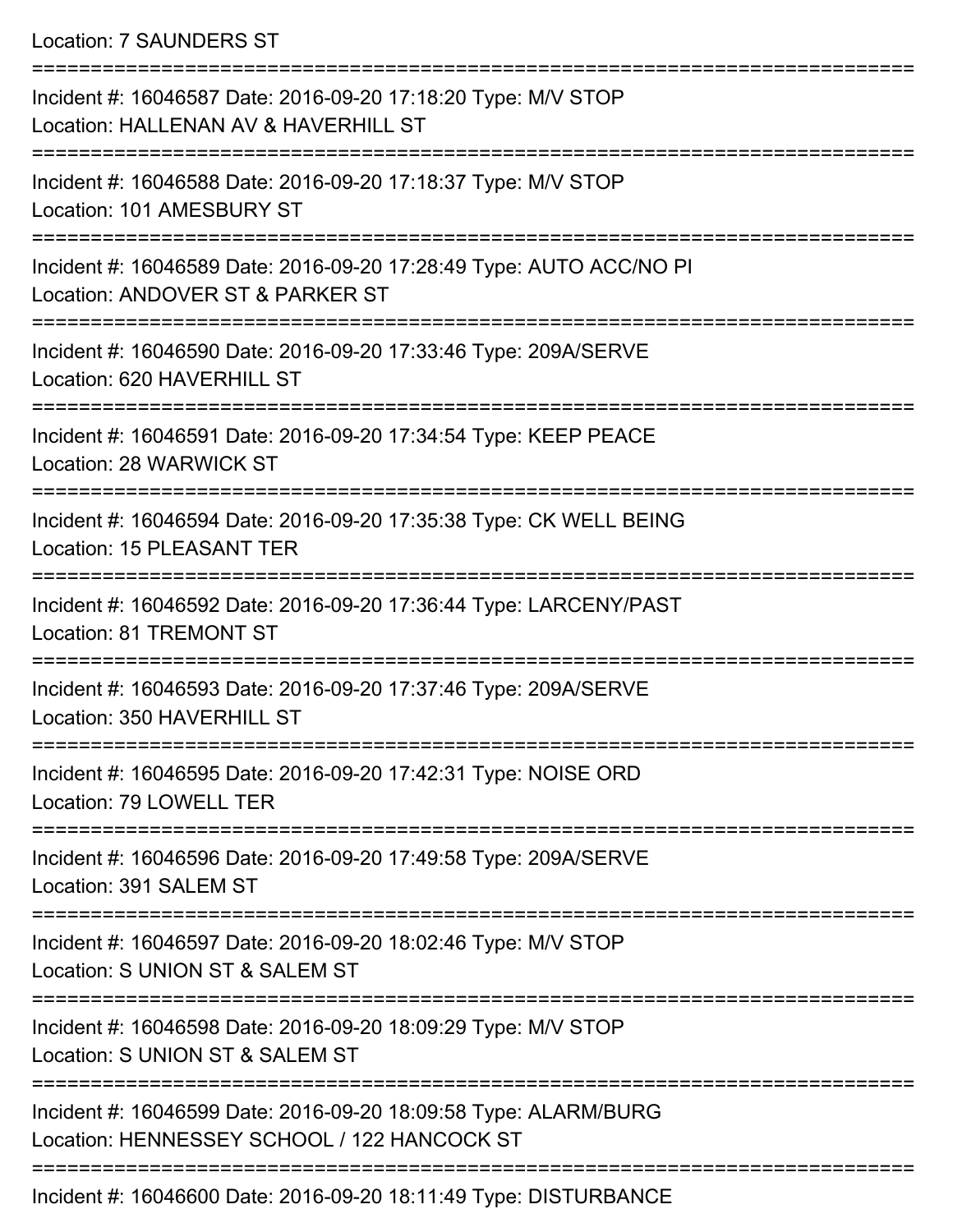| Incident #: 16046602 Date: 2016-09-20 18:16:14 Type: NOTIFICATION<br>Location: 243 S BROADWAY #3          |
|-----------------------------------------------------------------------------------------------------------|
| Incident #: 16046601 Date: 2016-09-20 18:16:17 Type: MISSING PERS<br>Location: 155 FERRY ST               |
| Incident #: 16046603 Date: 2016-09-20 18:22:52 Type: SUS PERS/MV<br>Location: CHICKERING ST & WINTHROP AV |
| Incident #: 16046604 Date: 2016-09-20 18:26:13 Type: M/V STOP<br>Location: 190 JACKSON ST                 |
| Incident #: 16046605 Date: 2016-09-20 18:28:42 Type: M/V STOP<br>Location: BROADWAY & WATER ST            |
| Incident #: 16046606 Date: 2016-09-20 18:30:09 Type: MV/BLOCKING<br>Location: 10 PROSPECT CT              |
| Incident #: 16046608 Date: 2016-09-20 18:32:17 Type: TRESPASSING<br>Location: 350 HAVERHILL ST FL 1       |
| Incident #: 16046607 Date: 2016-09-20 18:33:10 Type: NOISE ORD<br>Location: PARK ST & WALNUT ST           |
| Incident #: 16046609 Date: 2016-09-20 18:55:17 Type: M/V STOP<br>Location: CHESTNUT ST & JACKSON ST       |
| Incident #: 16046610 Date: 2016-09-20 18:56:38 Type: M/V STOP<br>Location: MCCARTHY RD & MT VERNON ST     |
| Incident #: 16046611 Date: 2016-09-20 19:08:12 Type: CK WELL BEING<br>Location: 32 RIDGEWOOD CIR          |
| Incident #: 16046612 Date: 2016-09-20 19:13:05 Type: 209A/SERVE<br>Location: 324 MARKET ST                |
| Incident #: 16046613 Date: 2016-09-20 19:25:41 Type: 209A/VIOLATION<br>Location: 2 MUSEUM SQ #105         |
| Incident #: 16046615 Date: 2016-09-20 19:29:51 Type: M/V STOP                                             |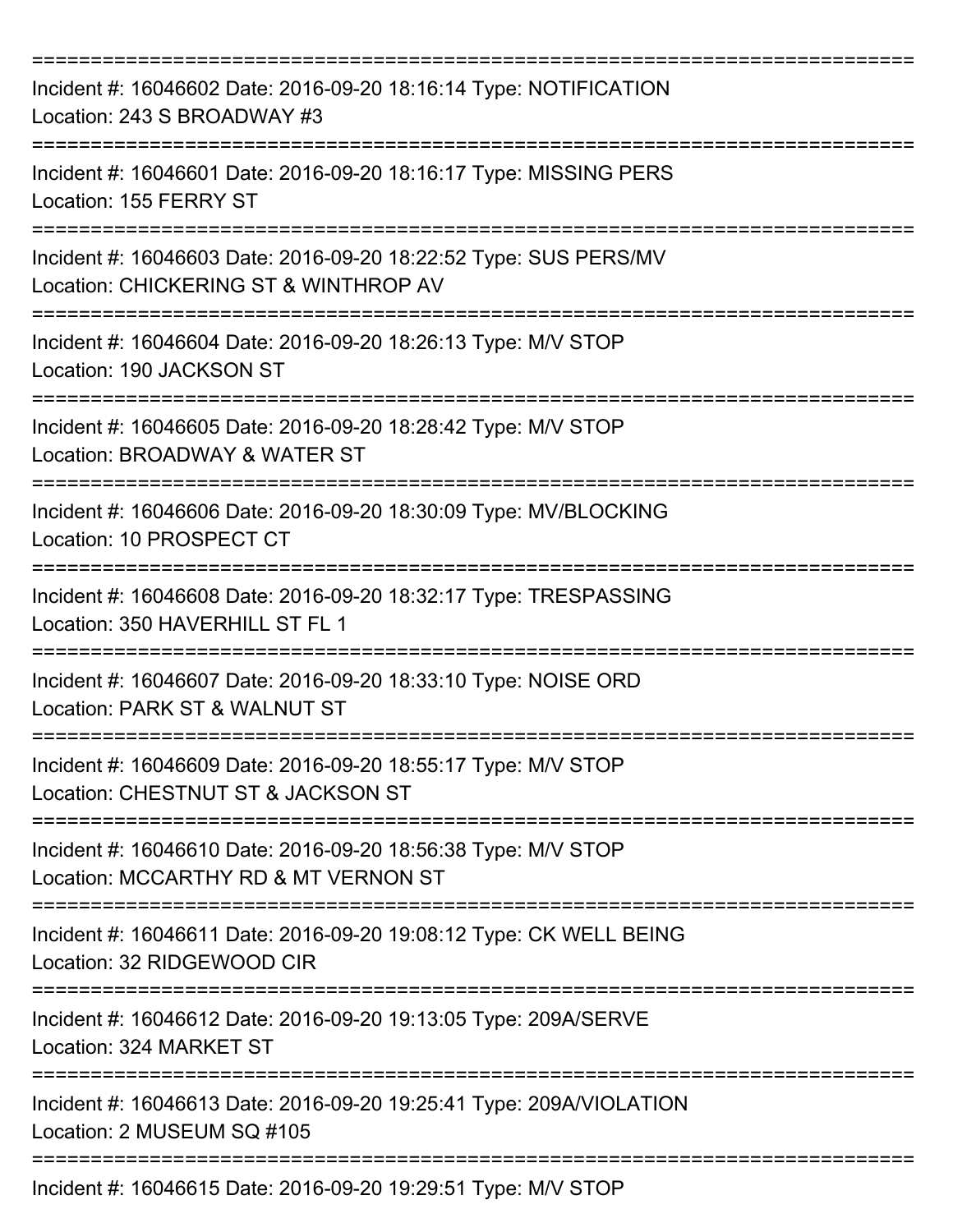| Incident #: 16046614 Date: 2016-09-20 19:30:36 Type: 209A/VIOLATION<br>Location: 350 HAVERHILL ST #6                         |
|------------------------------------------------------------------------------------------------------------------------------|
| Incident #: 16046616 Date: 2016-09-20 19:44:00 Type: ALARM/HOLD<br>Location: 25 MARSTON ST                                   |
| Incident #: 16046617 Date: 2016-09-20 19:54:34 Type: SUS PERS/MV<br>Location: HAMPSHIRE ST & MARION AV                       |
| Incident #: 16046618 Date: 2016-09-20 20:03:22 Type: ANIMAL COMPL<br>Location: 90 LOWELL ST                                  |
| Incident #: 16046619 Date: 2016-09-20 20:11:46 Type: M/V STOP<br>Location: 125 CHESTNUT ST                                   |
| Incident #: 16046620 Date: 2016-09-20 20:23:48 Type: LARCENY/PAST<br>Location: 74 WOODLAND ST                                |
| =======================<br>Incident #: 16046621 Date: 2016-09-20 20:33:39 Type: M/V STOP<br>Location: BRADFORD ST & BROADWAY |
| Incident #: 16046622 Date: 2016-09-20 20:42:26 Type: M/V STOP<br>Location: CHESTNUT ST & SHORT ST                            |
| Incident #: 16046623 Date: 2016-09-20 20:53:11 Type: DISTURBANCE<br>Location: 206 OSGOOD ST                                  |
| Incident #: 16046624 Date: 2016-09-20 20:59:49 Type: 209A/SERVE<br>Location: 9A SUMNER AV                                    |
| Incident #: 16046625 Date: 2016-09-20 21:03:59 Type: DISTURBANCE<br>Location: HAVERHILL ST & JACKSON ST                      |
| Incident #: 16046626 Date: 2016-09-20 21:28:19 Type: GUN CALL<br>Location: 168 NEWBURY ST                                    |
| Incident #: 16046627 Date: 2016-09-20 21:30:28 Type: DRUG OVERDOSE<br>Location: 473 ESSEX ST #25                             |
| Incident #: 16046628 Date: 2016-09-20 21:50:16 Type: INVEST CONT                                                             |

 $L$ ....  $10 - T$ ENINEY ST